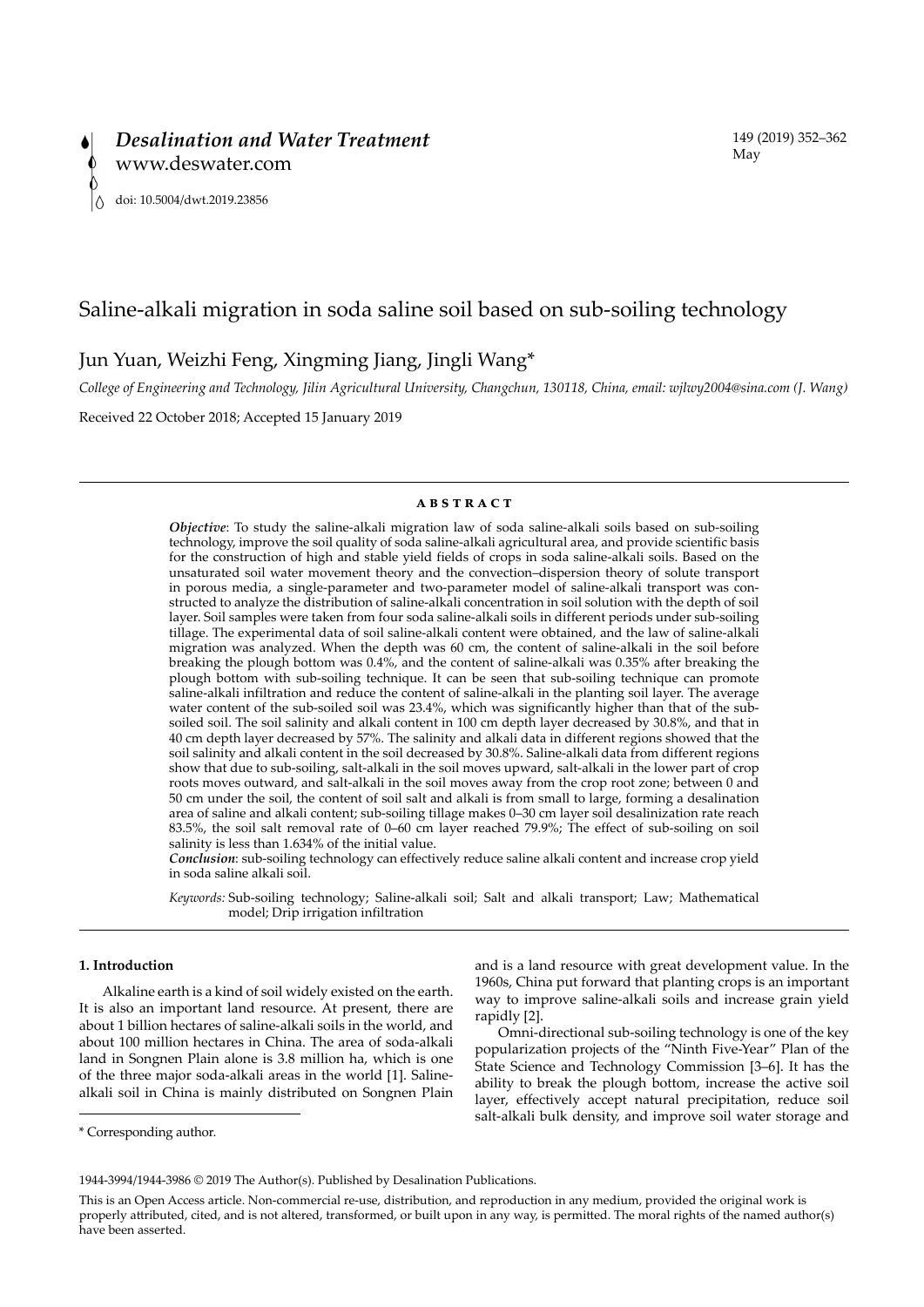moisture conservation. It is one of the mechanized farming practices to improve soil quality and increase grain yield in soda saline-alkali agricultural areas [7]. The application of sub-soiling technology in saline-alkali areas can save irrigation water and improve water use efficiency. Therefore, sub-soiling technology is called soil reservoir project by farmers in the beneficiary areas [8].

Taking the soda saline-alkali area of a province as the experimental site, this paper carried out the corresponding experimental research aiming at the existing problems, distribution characteristics, and the impact on agricultural and animal husbandry production in the soda saline-alkali area, which can provide scientific basis for the construction of high and stable yield fields of crops in the soda saline-alkali area and provide scientific basis for the study of planting technology in the soda saline-alkali area [9–12]. At the same time, it has important theoretical and practical significance for promoting the implementation of grain production capacity strategy and ensuring food security in China.

#### **2. Materials and methods**

## *2.1. Mathematical model of salt and alkali transport*

Assuming that the soil is homogeneous and isotropic, solute moves completely with water, ignoring dispersion and adsorption, and water flow follows Darcy's law, an equivalent hemispheric model of point source solute for drip irrigation is proposed. It is based on Darcy's law and water continuity equation, through a series of transformations and introducing dimensionless variables, the solute continuum equation and concentration equation can be obtained [13]. A hemispheric equivalent model was used to study the solute distribution near drip irrigation point source, saturated area and root adsorption [14].

Based on the unsaturated soil water movement theory and the convection and dispersion theory of solute transport in porous media, a mathematical model of solute transport in soda saline-alkali soils was established [15]. Under the assumption of homogeneous porous media and steady flow, when only the physical exchange process of soil is considered, the saline-alkali solute transport between soil pores obeys the convection–dispersion equation [16,17]. The three-dimensional axisymmetric transport equation is as follows:

$$
\frac{\alpha(\theta C)}{\alpha Z} = \frac{\alpha}{\alpha r} \left( \theta D \frac{\alpha C}{\alpha r} + \theta D \frac{\theta \alpha C}{\alpha Z} \right) + \frac{1}{r} \left( \theta D \frac{\alpha C}{\alpha r} + \theta D \frac{\theta C}{\alpha Z} \right) + \frac{\alpha}{\alpha Z} \left( \theta D \frac{\alpha C}{\alpha Z} + \theta D \frac{\theta C}{\alpha r} \right) - \left( \frac{\alpha q_r C}{\alpha r} + \frac{q_r C}{r} + \frac{\alpha q_z C}{\alpha Z} \right) \tag{1}
$$

*C* is the concentration of soil saline-alkali solute;  $q_r$  and  $q_z$ are the radial and vertical components of soil water flux; *D* and *Z* are the hydrodynamic dispersion coefficients; θ,  $\alpha$ , and  $r$  are the components of the hydrodynamic dispersion coefficient tensor.

The vertical one-dimensional water infiltration model is composed of the following formula:

$$
q_r = \frac{K_s}{1 - e^{\frac{r \alpha}{\theta}}} \tag{2}
$$

$$
\theta = \frac{q(z_f)[K_s - q(z)]e^{\frac{rza}{\theta}}}{K_s} \tag{3}
$$

$$
I = \int_{0}^{z_f} (\theta - \theta_r) Dz \tag{4}
$$

Here *Z* is the depth of the soil, *K* is the salt content of the soil surface, and *I* is the cumulative infiltration [18]. According to the test, the measured value is basically consistent with the calculated value, only in the humidity peak, does not affect the judgment. The single parameter model of saline-alkali migration is:

$$
C = C_0 \times e^{rze^{iw}} \tag{5}
$$

Here *C* is the concentration, while  $C_0$  is  $z = 0$ , *u* and *V* are the parameters, and the two-parameter model of salt transport is as follows [19]:

$$
C = C_0 \times e^{Az^2 + Bz} \tag{6}
$$

Here *A* and *B* are soil parameters. The above model shows the distribution of saline-alkali concentration of soil solution with soil depth at any time. The measured values are in good agreement with the theoretical values, which can well reflect the law of soil saline-alkali concentration movement [20].

#### *2.2. Soil conditions*

The experimental site is selected in a county, which is one of the famous poor eight counties. The land is all soda saline-alkali soils of different degrees. Soil salinity ranged from 0.2% to 0.6%, and shallow groundwater salinity ranged from 2.0 to 10.0 g  $L^{-1}$  [19]. Soil and groundwater salinity were mainly composed of chloride-sodium-magnesium type, as detailed in Table 1.

The soil density of 0–60 cm was 1.39 g cm<sup>-3</sup>, the field water holding rate was 21.9%, the pH value was 8.4, and the total salt was 3.58%. The test plot was well water irrigation. The soil particle composition of 0–30 cm is shown in Table 2. Soil organic matter content of 0–30 cm was 0.934%, total nitrogen was 0.038%, total phosphorus was 0.141%, alkali-hydrolyzed nitrogen was 33.3 mg kg–1, available phosphorus was 9.8 mg  $kg^{-1}$ , and available potassium was 245 mg kg–1, indicating that soil fertility was not very low [21,22]. Salt content is high and belongs to heavy salinealkali soil. The content of coarse sand and fine sand is higher, which belongs to silty loam [23].

#### *2.3. Methods*

The experiment is divided into four parts, namely, four treatments:

A: The first plot of land is 2.2 mu. The plough bottom is broken by sub-soiling technique. The plough is shallowly plowed 18 cm in front. The depth of sub-soiling is 10 cm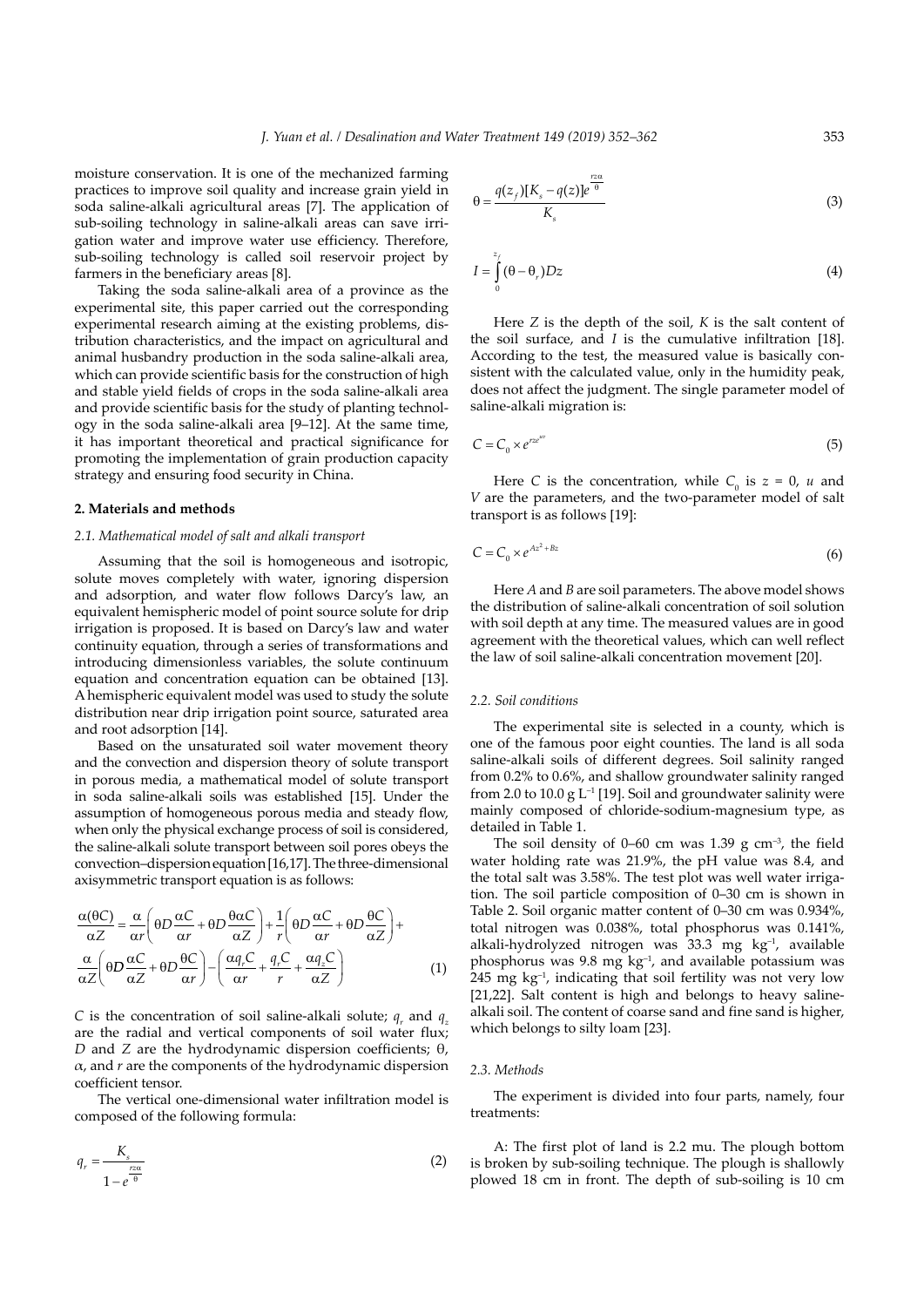| Table 1                          |  |
|----------------------------------|--|
| Laboratory soil analysis results |  |

| Depth (cm) | Texture     | рH  | Salt content<br>$\frac{9}{6}$ | Organic<br>matter $(\%)$ | Hydrolytic<br>nitrogen (ppm) | Available<br>phosphorus (ppm) | Capacity<br>$(g cm^{-3})$ | Permeability<br>coefficient $(K)$ |
|------------|-------------|-----|-------------------------------|--------------------------|------------------------------|-------------------------------|---------------------------|-----------------------------------|
| $0 - 10$   | Light loam  | 7.4 | 0.26                          | 0.74                     | 48.6                         | 8.8                           | 1.38                      | 12.24                             |
| $10 - 20$  | Light loam  | 7.4 | 0.19                          | 0.72                     | 47.8                         | 8.8                           | 1.42                      | 12.38                             |
| $20 - 40$  | Light loam  | 7.2 | 0.18                          | 0.46                     | 40.6                         | 6.4                           | 1.41                      | 8.86                              |
| $40 - 60$  | Sandy loam  | 7.4 | 0.18                          | 0.41                     | 26.4                         | 2.3                           | 1.26                      | 16.77                             |
| $60 - 100$ | Medium loam | 7.6 | 0.28                          | 0.26                     | 20.1                         | 4.6                           | 1.42                      | 10.44                             |

Table 2

Soil particle composition

| Particle size/mm | Content/% |
|------------------|-----------|
| $1 - 0.25$       | 0.46      |
| $0.25 - 0.05$    | 14.98     |
| $0.05 - 0.01$    | 37.2      |
| $0.01 - 0.005$   | 9.1       |
| $0.005 - 0.001$  | 38.56     |

and the total is 28 cm. After the sub-soiling, the amount of crushed wheat straw is 150 kg mu–1. After leveling and plowing, cotton was planted on April 25<sup>th</sup>.

B: The second acre is 30 mu. Shallow ploughing, sowing cotton on April  $25<sup>th</sup>$ , deep interplanting on June  $14<sup>th</sup>$ , the depth is 25 cm.

C: The third acre is 1.7 mu. Deep ploughing 25 cm on April 24th; leveling and raking, and sowing cotton on April 25<sup>th</sup>.

D: The fourth acre is plots of 20 mu, as the control plot.

In the above four treatments, water is uniformly distributed before planting and uniform planting is done, and field management is the same. During the experiment, four saline-alkali soils were sampled in different periods, and the experimental data of soil salinity and alkali content were obtained.

# **3. Results**

# *3.1. Promoting saline-alkali infiltration*

As a result of breaking the plough bottom, A, B, and C all have the effect of promoting precipitation infiltration,

Table 3

Effect of sub-soiling on rainfall infiltration (mm)

reducing surface runoff. The influence of sub-soiling on precipitation infiltration can be seen in Table 3. From the table, the infiltration amount on July 24 is 80.8 mm, July 30 is 74.7 mm, August 14 is 68.6 mm, and the infiltration rate is 100%. Under the condition of water shortage, increasing the amount of rainfall infiltration is of great significance. The amount of saline and alkali in the soil during summer rainfall, with the rainfall infiltration, the rainfall infiltration is more and more deep; the corresponding salt infiltration is also deep. According to the calculation process of the salt and alkali transport model in this paper, using sub-soiling technology to break the distribution of saline and alkali before and after the plough bottom as shown in Figs. 1 and 2.

As can be seen from Figs. 1 and 2, when the depth is 60 cm, the content of saline-alkali in the soil was 0.4% before breaking the plough bottom, 0.33% after breaking the plough bottom with sub-soiling technology, 0.42% before breaking the plough bottom, and 0.35% after breaking the plough bottom with sub-soiling technology. Therefore, sub-soiling technology can promote salt-alkali infiltration, reduce the salt-alkali content of planting soil layer, and improve crop yield.

#### *3.2. Inhibition of spring reverses salinization*

The law of saline-alkali migration in soil is as follows: saline-alkali comes with water, saline-alkali goes with water, and saline-alkali stores after water desalination [24]. According to the characteristics of water movement in this area, spring is the peak season for returning salt and alkali. The average soil water content of treatment A was 23.4%, which was significantly higher than that of other plots. Because of more water infiltration and less increase, the amount of saline-alkali in soil is also significantly lower than that in other plots. The distribution of saline-alkali in

| Handle                                     |                       | А     | B     |       | D    |
|--------------------------------------------|-----------------------|-------|-------|-------|------|
| July 24 <sup>th</sup> (precipitation 80.8) | Infiltration quantity | 80.8  | 80.8  | 80.8  | 66.7 |
|                                            | $(\%)$                | 100.0 | 100.0 | 100.0 | 82.6 |
| July 30 <sup>th</sup> (precipitation 74.7) | Infiltration quantity | 74.7  | 68.0  | 74.7  | 50.9 |
|                                            | $(\%)$                | 100.0 | 91.0  | 100.0 | 68.1 |
| August $14th$ (precipitation 68.6)         | Infiltration quantity | 68.6  | 56.4  | 64.4  | 59.8 |
|                                            | $(\%)$                | 100.0 | 82.2  | 93.4  | 87.2 |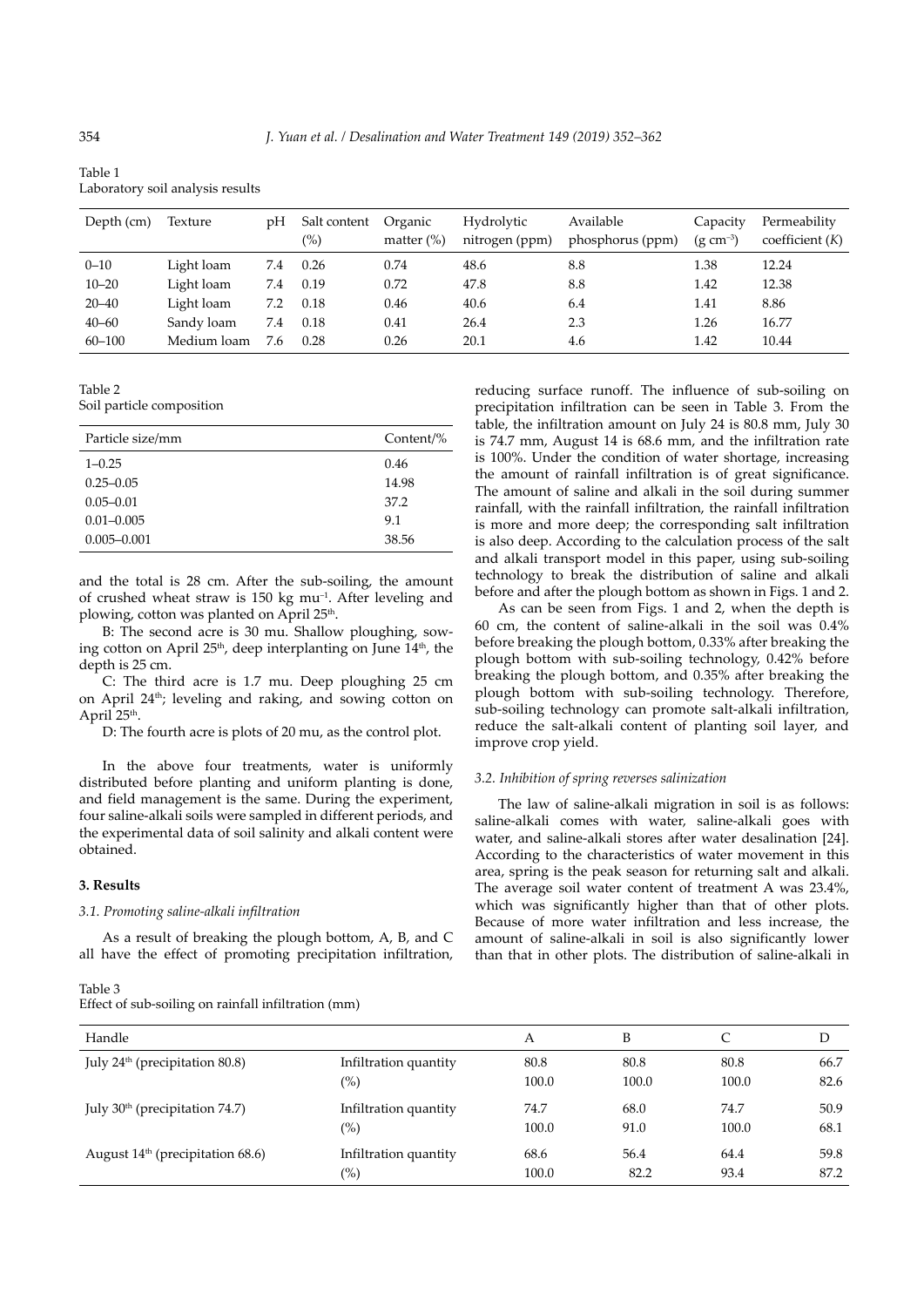

Fig. 1. Breaking the distribution of salt and alkali before plough bottom.



Fig. 2. Distribution of salt and alkali after breaking the plough base with sub-soiling.

different treatments is as shown in Fig. 3. When the depth is 40 cm, the amount of saline-alkali in soil treated by A is 0.25%, which is significantly higher than that of 0.3%, 0.35%, and 0.38% in other treatments. It can be seen that the sub-soiling technology enhances the soil water resistance and suppresses the salt and alkali in spring. The water barrier effect of the deep soil is shown in Table 4.

#### *3.3. Soil salinization after sub-soiling cultivation*

Soil salinity and alkali were selected according to the network distribution. Nine profiles were selected, each



Fig. 3. Salt and alkali transport in different treatments.

Table 4 Water isolation function of sub-soiling (%)

| Depth (cm) Handle 0-20 20-40 40-60 60-100 Average |  |                     |      |
|---------------------------------------------------|--|---------------------|------|
| A                                                 |  | 18.4 24.1 25.2 26.2 | 23.4 |
| B                                                 |  | 19.1 22.4 23.4 24.4 | 22.3 |
| C                                                 |  | 18.6 21.8 22.6 23.8 | 21.7 |
| D                                                 |  | 18.7 21.2 22.1 23.4 | 21.3 |

of which was 1 m deep and six layers were sampled [25]. The distribution of soil salinity and alkali is shown in Table 5. From Table 5, it can be seen that 0–5 cm soil salinity is the highest in barren saline-alkali soils, and 5–15 cm soil salinity is lower than that in the upper layer. This is due to the evaporation of water into the surface layer, 15–25 cm, 25–40 cm soil salinity changes in different points, some section points than the upper layer increased, and some decreased. The soil salinity and salinity decrease from the upper level, indicating that 40 cm above is the saline-alkali active layer under natural conditions. Soil analysis was carried out before and after harvest, and salt depth data at different depths are shown in Table 6.

Because of the fine soil particles about 40 cm from the ground, the soil porosity is small, and the soil moisture content is low, which prevents the water and salt from moving down, the soil salinity above 40 cm in the barren saline-alkali soils is higher than that in the lower layer. As a result of sub-soiling, soil boundary evaporation conditions changed, sub-soiling blocked the air–soil interface, greatly reducing surface evaporation, cutting off the power of saline-alkali ascent, while continuous irrigation of crops leaching down the saline-alkali. Table 6 shows that 1 year after sub-soiling, soil salt began to accumulate below 60 cm apart, which alleviates the harm of salinization to crop roots.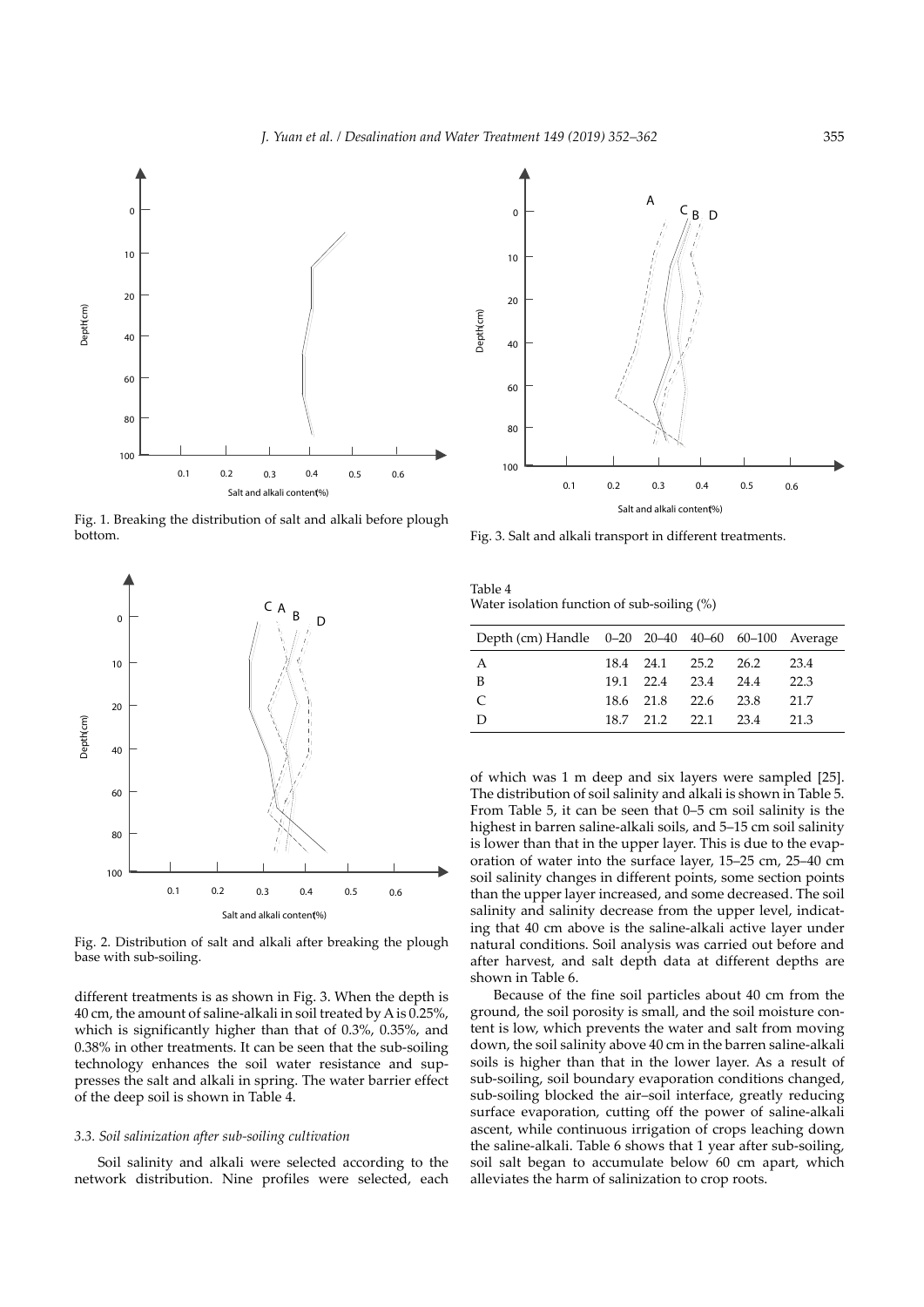| Section number | $0-5$ cm | $5-15$ cm | $15 - 25$ cm | 25–40 cm | $40 - 60$ cm | $60 - 100$ cm |
|----------------|----------|-----------|--------------|----------|--------------|---------------|
| $\mathbf{1}$   | 3.4      | 2.78      | 2.98         | 3.01     | 2.4          | 1.53          |
| 2              | 4.52     | 3.19      | 3.21         | 3.15     | 2.41         | 1.43          |
| 3              | 2.83     | 2.51      | 3.32         | 3.44     | 2.71         | 1.55          |
| $\overline{4}$ | 6.18     | 2.65      | 3.71         | 3.63     | 2.77         | 2.41          |
| 5              | 4.8      | 3.46      | 3.37         | 3.19     | 3.28         | 1.85          |
| 6              | 4.39     | 3.24      | 3.17         | 2.69     | 1.98         | 1.33          |
| 7              | 3.62     | 2.07      | 2.24         | 1.87     | 2.25         | 1.41          |
| 8              | 4.33     | 2.91      | 2.53         | 2.61     | 2.17         | 0.98          |
| 9              | 3.63     | 2.05      | 2.19         | 2.61     | 2.18         | 1.62          |
|                |          |           |              |          |              |               |

Saline alkali soil content in abandoned land

Table 6 Soil salinity and salinity after 1 year of sub-soiling cultivation

| Soil depth, cm | Uncultivated land | 1 year after sub-soiling<br>cultivation |
|----------------|-------------------|-----------------------------------------|
| $0 - 5$        | 4.19              | 2.17                                    |
| $5 - 15$       | 2.76              | 1.57                                    |
| $15 - 25$      | 2.97              | 1.28                                    |
| $25 - 40$      | 2.91              | 0.89                                    |
| $40 - 60$      | 2.46              | 0.54                                    |
| $60 - 100$     | 1.56              | 2.35                                    |

# *3.4. Soil total salt and alkali change in farming layer and root activity layer*

According to the mathematical model of saline-alkali transport, the total saline-alkali content in 100 cm depth layer decreased by 30.8%, and that in 40 cm depth layer decreased by 57%. After 1 year of sub-soiling improvement, the salinity and alkalinity of soil tillage layer and root active layer decreased significantly, the distribution, density, and depth of soil salinity and alkalinity were shown in Table 7. It can be seen that with the depth of soil salinity gradually decreased, alkali content decreased, soil density increased, indicating that sub-soiling technology effectively improved the quality of saline-alkali soils.

# *3.5. Law of soil salt and alkali transport during sub-soiling*

The soil for the sub-soiling test plot is taken from the earth, and the depth of the soil is 0–40 cm. The distribution of salt and alkali in the four tests is shown in Figs. 4 and 5.

Table 7 Soil salinity distribution density and depth of soil layer

As can be seen from Figs. 4 and 5, the soil salinity in area 1 is the highest, followed by area 2, and the salinity content in areas 3 and 4 is the lowest. The amount of alkali decreased, indicating that the middle salt and alkali migrated upward, and finally increased after irrigation, indicating salt accumulation.

Relative to area 1, the content of salt and alkali under seedlings (regions 2, 3, 4, and 5) was less. Before irrigation on July 21, the content of salt and alkali in the surface soil was higher. After irrigation, the salt and alkali in the soil under seedlings moved down, and the salt and alkali in the surface soil decreased. Because of sub-soiling, salt and alkali in the lower part of crop roots migrate outward, creating a good water and salt environment for crop root growth area, conducive to growth, reducing the degree of salt and alkali damage to crops. From the total salinity of the whole section, the total salinity of the soil changed little after the first irrigation and the last irrigation, which indicated that the salinity in the soil moved in the soil, but because of the regulation of sub-soiling, the salinity and alkali were far away from the root area of crops, and the crops could grow normally.

# *3.6. Vertical migration of saline-alkali soil under sub-soiling conditions*

Under the condition of sub-soiling, the saline-alkali in the soil is transported vertically by water leaching. At first, a desalination-alkali area is formed under the effluent dripper, then a saline-alkali accumulation area is formed under it, and a high salinity-alkali area is formed near the wetting peak. The saline-alkali content of the area is higher than the initial salinity-alkali content of soda saline land. Soil salinization under sub-soiling conditions is shown in Table 8.

| Depth of each layer | Salt and alkali content in first year/% | Salt and alkali content in second year/% | Soil density/ $(g \text{ cm}^{-3})$ |
|---------------------|-----------------------------------------|------------------------------------------|-------------------------------------|
| -5                  | 4.19                                    | 2.17                                     | 1.18                                |
| 10                  | 2.76                                    | 1.57                                     | 1.258                               |
| 15                  | 2.97                                    | 1.28                                     | 1.3                                 |
| 20                  | 2.91                                    | 0.89                                     | 1.35                                |
| 30                  | 2.46                                    | 0.54                                     | 1.5                                 |
| 40                  | 1.56                                    | 0.35                                     | 1.5                                 |

Table 5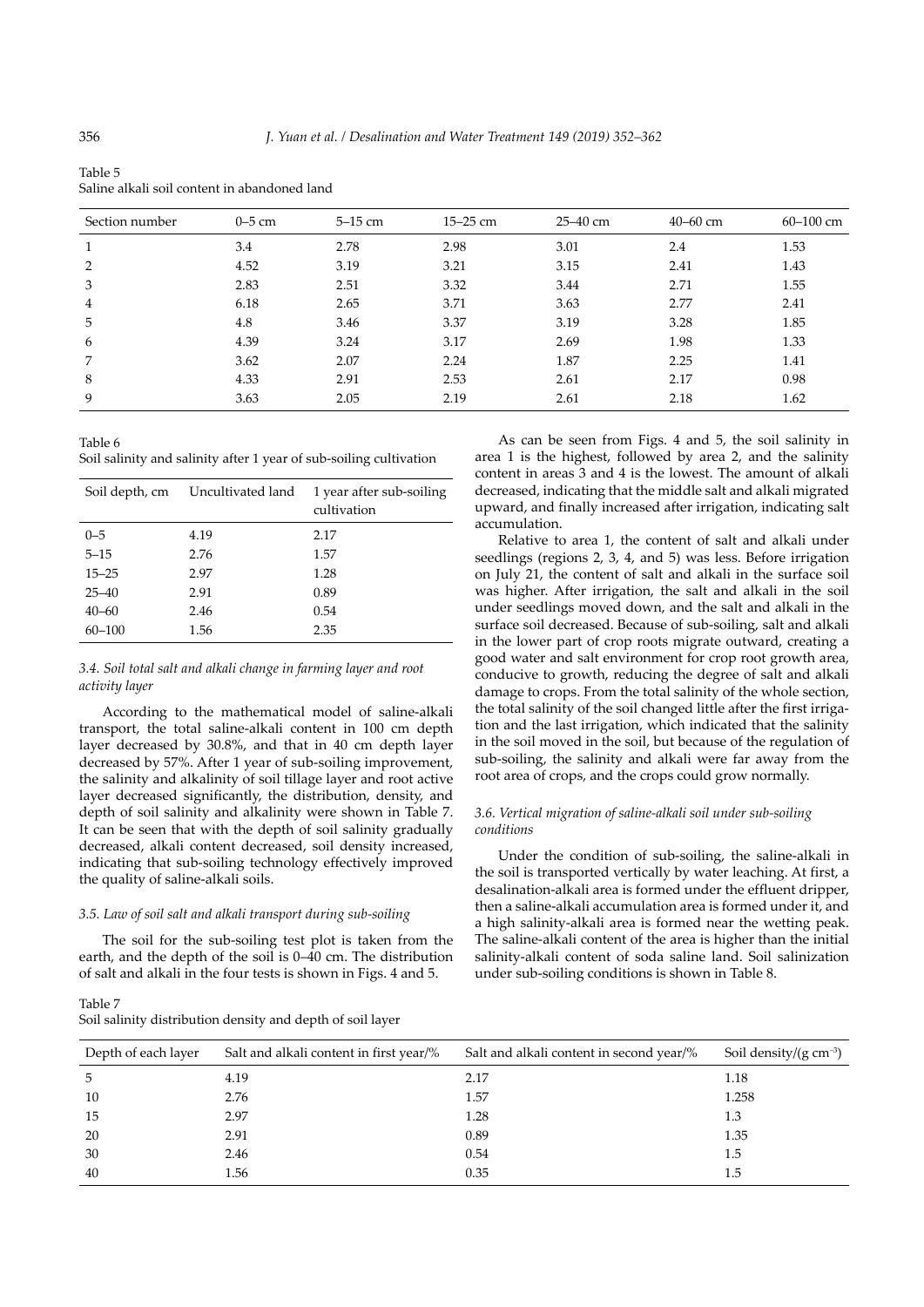

Fig. 4. Distribution of total salt and alkali before and after irrigation on July  $21<sup>st</sup>$  and  $30<sup>th</sup>$ .



Fig. 5. Distribution of total salt and alkali before and after irrigation in August 27th and September 7th.

The analysis Table 8 shows that due to sub-soiling, between 0 and 50 cm below the soil, the content of salinealkali changes from small to large, forming a desalination zone of saline-alkali content and increasing a small part of saline-alkali content at 50 cm. The experiment of cotton cultivation with sub-soiling technique on soda saline-alkali

Table 8 Soil salinization under sub-soiling condition

| Time                    | $0 - 30$ | $30 - 60$ | $60 - 100$ | $(1 - 6)$ |
|-------------------------|----------|-----------|------------|-----------|
| 2010                    | 29.08    | 23.72     | 12.22      | 26.41     |
| 2011                    | 13.52    | 17.62     | 12.32      | 15.57     |
| 2012                    | 5.04     | 7.56      | 9.19       | 6.29      |
| 2013                    | 4.79     | 5.82      | 8.75       | 5.32      |
| Cumulative desalination | 83.5     | 75.51     | 46.12      | 79.93     |
| rate $(\%)$             |          |           |            |           |

soils for 3 years (2011–2013) made the desalination rate of 0–30 cm layer soil reached 83.5%, and that of 0–60 cm layer soil reached 79.9%.

Under the same irrigation rate and initial soil water content, the vertical distance of desalination zone decreases with the increase of dripper discharge, which is not conducive to the formation of desalination zone for normal growth of crops. Under the same dripper flow rate, the vertical distance of desalination zone increases with the increase of dripper flow rate, which indicates that sub-soiling technology is beneficial to vertical salt compression. Under the same irrigation rate and dripper discharge, the vertical distance of desalination zone decreases with the increase of initial soil water content.

Because the infiltration capacity of soda saline-alkaline soil is relatively small, the soil cultivated by sub-soiling technology often produces surface water near emitter, so that the horizontal movement rate of soil moisture is greater than the vertical movement rate, and the horizontal movement rate of soil salinity-alkali is greater than the vertical movement rate. The distance of desalting alkali is larger than that of vertical desalting.

# *3.7. Saline-alkali infiltration of drip irrigation under sub-soiling conditions*

After the infiltration of drip irrigation under sub-soiling condition, the wetting body was cut longitudinally with a diameter of the emitter as the origin. The wetting body was measured by TYPE-HH2 soil moisture meter at the horizontal and vertical wetting front on the positive plane of XOY (*X*-axis right positive, *Y*-axis vertical positive) with the emitter as the center. The salinity should be replaced by electrical conductivity [26]. Soil salinity and alkali migrate along the radial direction with the radial migration of water, so during the process of point source drip irrigation infiltration, the salinity and alkali accumulate near the wetting front, and the soil near the emitter is gradually in the process of desalinization. For saline-alkali soil, drip irrigation also meets the requirement of desalt and alkali [27]. Therefore, irrigation not only completes the task of soil water supply but also keeps the salinity of soil in root layer below the salinity tolerance of crops. The three-dimensional change of water content in drip irrigation leads to the corresponding three-dimensional movement of saline-alkali. In this way, the movement of saline-alkali has its specific law [28].

Fig. 6 is a contour map of electrical conductivity of 1/4 section of wetting body after 0 h of drip irrigation center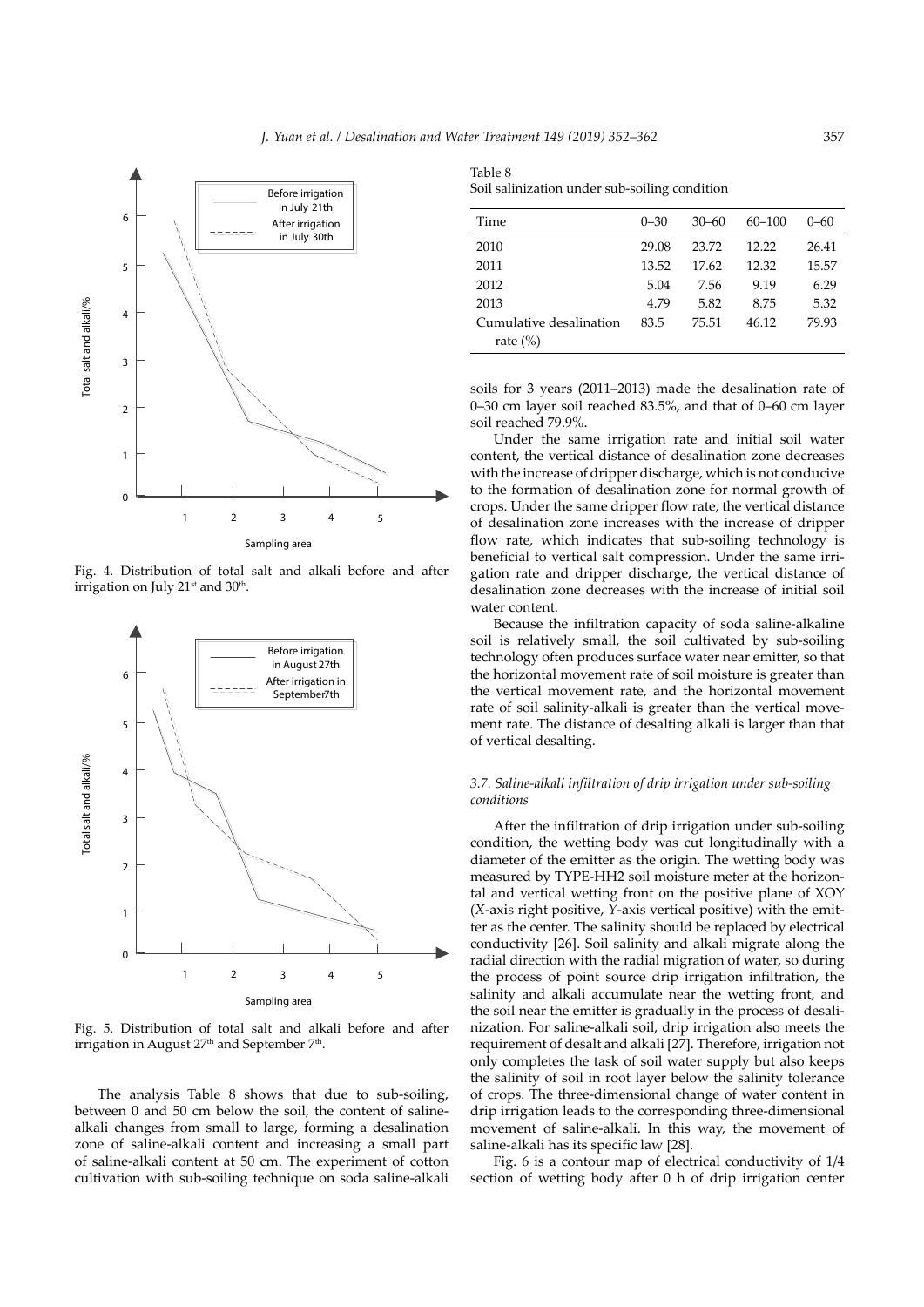

Fig. 6. Contour map of electrical conductivity.

after infiltration, the unit is ms  $cm<sup>-1</sup>$ . It can be seen that the saline-alkali content of the soil near the emitter is obviously lower than the initial saline-alkali content after water infiltration and leaching. The farther away from the emitter, the saline-alkali content increases faster until the conductivity reaches the maximum at the wetting front. There are obvious salting out areas and saline-alkali areas, and the shape of the salt and alkali area is similar to that of the ellipsoid.

Under certain water content, there is a linear relationship between soil bulk conductivity and soil solution conductivity, so the soil bulk conductivity can be directly used to determine the content and migration of salt and alkali. The variation trend of horizontal wetting radius and vertical stratification (5 cm) of drip irrigation center (0 point) at the end of infiltration under the condition of sub-soiling is shown in Figs. 7 and 8.

It can be seen from Fig. 7 that the soil conductivity of each infiltration velocity (1.0, 2.0, and 3.0 L  $h^{-1}$ ) is lower than 5 ms  $cm^{-1}$  when the horizontal distance is 10 cm, the infiltration velocity  $(1.0, 2.0, \text{ and } 3.0 \text{ L } \text{h}^{-1})$  is lower than  $5.5 \text{ ms cm}^{-1}$  when the horizontal distance is 10 cm, and the horizontal distance is 1.40. This indicates that the salinity of the horizontal distance is relatively low.

As can be seen from the Fig. 8, when the average ratio of vertical penetration depth  $\gamma$  is 1.35, when the vertical depth is 4 cm, the soil conductivity of each infiltration velocity (1.0, 2.0, and 3.0 L h<sup>-1</sup>) is lower than 5 ms cm<sup>-1</sup>, when the average ratio of vertical penetration depth  $\gamma$  is 1.4, and when the vertical depth is 4 cm, the soil conductivity of each infiltration velocity (1.0, 2.0, and 3.0 L  $h^{-1}$ ) is lower than 6 ms cm–1. It shows that the vertical salinity is low.

As can be seen from Figs. 7 and 8, both horizontal and vertical salinity decreases with increasing distance from the point source, and most of the wetting bodies are in a desalination state. In the process of drip irrigation, under the soil surface, salinity and alkali gradually diffuse away from the point source with the water, and finally accumulate at the



**(a) Horizontal conductivity distributions (**ϒ**=1.35)**



**(b) Horizontal conductivity distributions (**ϒ**=1.4)** 

Fig. 7. Horizontal conductivity distributions.

edge of the wet soil. The soil salinity is the lowest in the vicinity of emitter, and the salinity increases with the distance from the emitter. The contour distribution of soil salinity and alkali is similar to that of soil moisture, but it is not as regular as that of wetting front. The variation of salt-alkali content in surface soil is the greatest in the process of infiltration, and the influence of infiltration boundary conditions is the most obvious. The vertical wetting radius under the emitter is the largest, and the vertical distribution of salt-alkali is the most prominent. After 4 L infiltration, the horizontal and vertical desalination and alkali removal at different infiltration velocities (1.0, 2.0, and 3.0 L  $h^{-1}$ ) are shown in Table 9.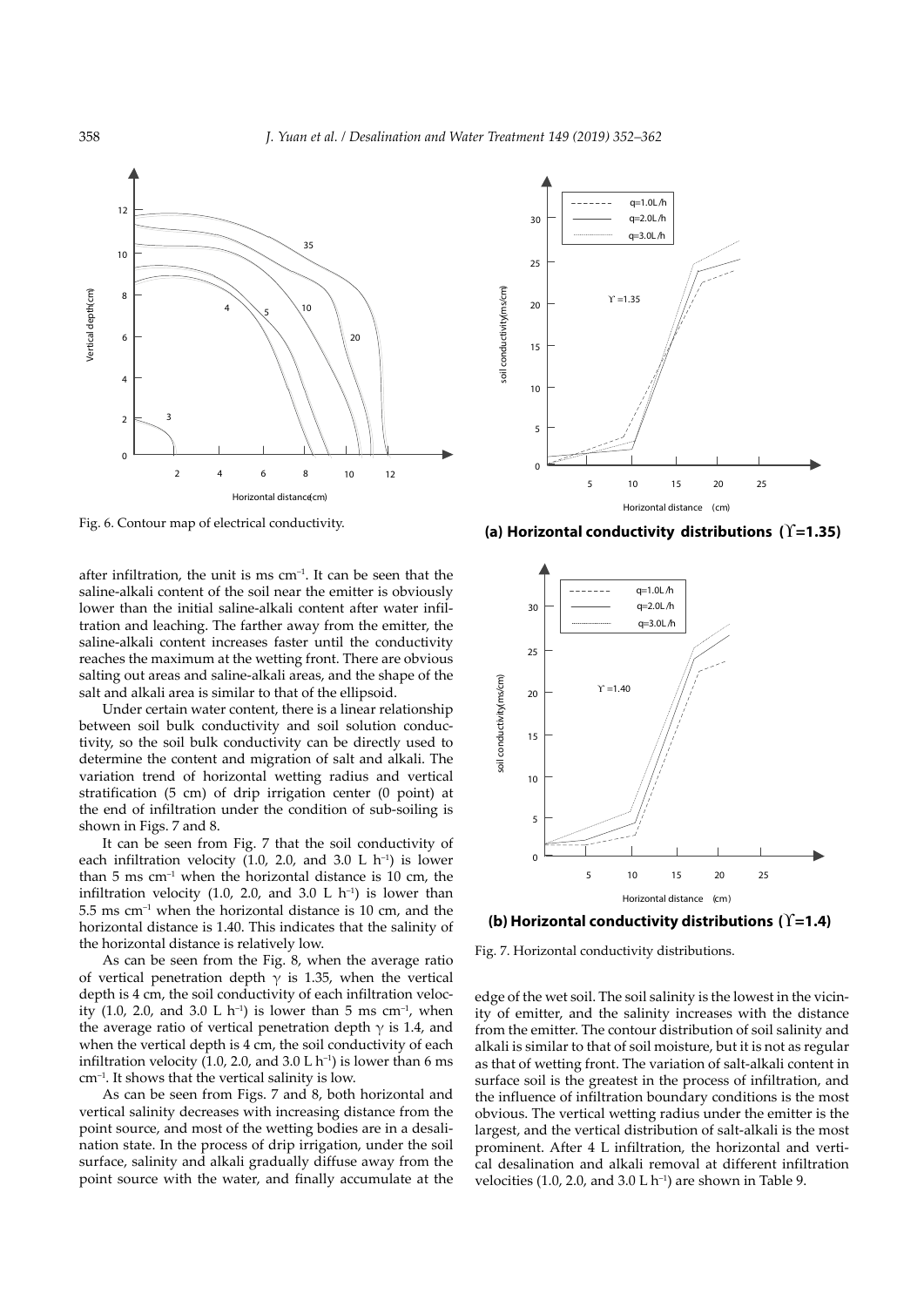

**(a) Vertical conductivity distributions (**ϒ′=1.35**)**



**(b) Vertical conductivity distributions (**ϒ′=1.4**)**

Fig. 8. Vertical conductivity distributions.

Contrasting with Table 9, Figs. 7 and 8, it can be seen that in the infiltration process under sub-soiling conditions, the salinity and alkali diffuse gradually along the direction of water away from the point source, and finally accumulate at the edge of the wet soil. After irrigation, the soil salinity and salinity in each horizontal direction were less than 1.634% of the initial value. Soil salinity and alkali content were lower in the treatment with smaller dripper discharge and lower in the treatment with larger dripper discharge than in the treatment with larger dripper discharge. There was a negative correlation between soil salinity and emitter discharge. This is because saline and alkali in soils exist in

soil solutions, colloidal particles and soils by dissolution, adsorption and solids, respectively [29]. If the soil moisture content is relatively low, it exists as a soluble form in the soil, and the saline-alkali in the soil mainly exists in small capillaries. The saline-alkali adsorbed on the colloidal particles in the form of adsorption is surrounded by smaller capillaries. If there is solid saline, the same proportion is mostly found in fine capillary tubes. Therefore, only when the infiltration water moves in the fine capillary can the salt and alkali move down at higher efficiency. According to the capillary management theory of soil moisture and solute transport, when the dripper discharge is large, that is, when the water supply intensity is large, the water moves in the soil capillary under the action of gravity, and the water in the small capillary is relatively immobile, at this time the salt and alkali in the small capillary cannot be leached [30]. Therefore, the efficiency of leaching water is relatively low. Far away from the emitter, the reason why the soil salinity and alkali content in the treatment with large emitter discharge is smaller is that the area of accumulated water is larger and the surface soil salinity and alkali are more sufficient.

With the increase of dripper discharge, the depth of saline-alkali accumulation decreases in turn, which is due to the lower efficiency of treating leaching water with larger dripper discharge. On the other hand, the larger the surface water area formed by the larger dripper discharge, the faster the increase of soil water content in horizontal direction, the weaker the vertical hydraulic conductivity, and the lower the vertical hydraulic conductivity. The vertical washing effect of irrigation water is low.

Table 9 shows that the average ratio of horizontal desalination radius to horizontal wetting radius was 0.863 at 1.35 g cm<sup>-3</sup> and 0.853 at 1.40 g cm<sup>-3</sup>. The average ratio of vertical desalination depth to vertical infiltration depth was 0.655 at 1.35 g cm<sup>-3</sup> and 0.658 at 1.40 g cm<sup>-3</sup>. It can be concluded that the horizontal desalination is faster than the vertical desalination under sub-soiling condition.

#### **4. Discussion**

Sub-soiling technology is the basic technology to improve soda saline-alkali soils. Understanding the saline-alkali transport law of soda saline-alkali soils based on sub-soiling technology is the basis of studying the crop cultivation in saline-alkali soils [31,32].

- The variation laws of surface wetting radius and horizontal wetting radius are similar, showing a power function relationship.
- Under the condition of sub-soiling, the wetting body formed by point source infiltration under drip irrigation is a semi ellipsoid. The larger the dripper discharge, the flatter the ellipsoid; with the increase of irrigation time, the wetting body is close to the hemisphere, and the distribution of salt and alkali is consistent with the distribution of wetting body [33].
- Under the condition of sub-soiling, the horizontal salinity of wetting body increases with the increase of dripper flow rate, while the longitudinal salinity decreases with the increase of dripper flow rate. With the increase of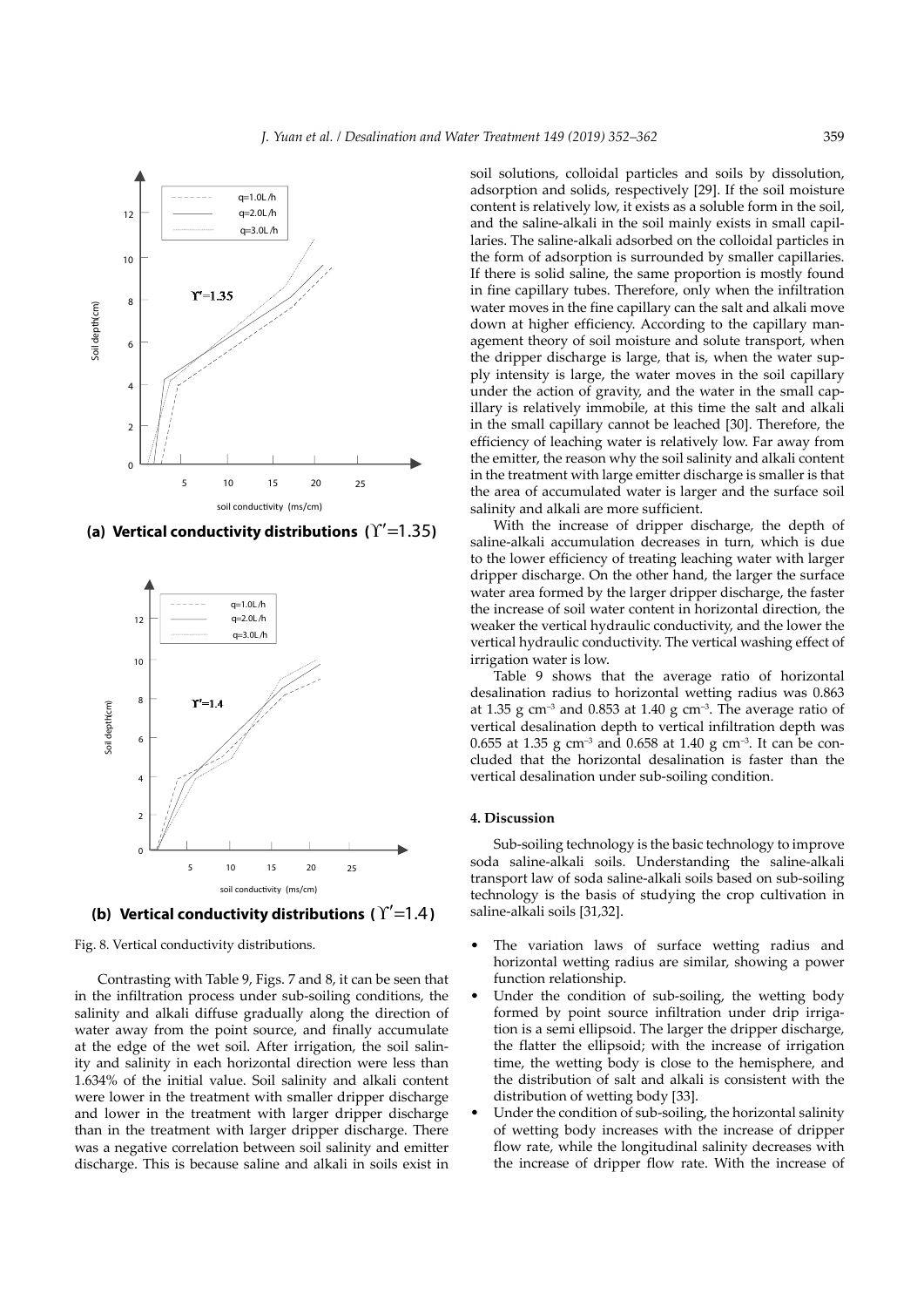| Capacity ( $g \text{ cm}^{-3}$ )       | 1.35  |       |       | 1.45  |       |       |
|----------------------------------------|-------|-------|-------|-------|-------|-------|
| Drip irrigation flow $(L h^{-1})$      | 1.0   | 2.0   | 3.0   | 1.0   | 2.0   | 3.0   |
| Horizontal wetting radius $R$ (cm)     | 1.71  | 17.8  | 18.1  | 17.2  | 17.8  | 18.0  |
| Vertical infiltration depth $H$ (cm)   | 19.0  | 16.8  | 15.2  | 19.2  | 16.4  | 15.0  |
| Horizontal desalt alkali radius r (cm) | 14.8  | 15.2  | 15.3  | 15.2  | 15.3  | 15.2  |
| Vertical dehydration depth $h$ (cm)    | 10.8  | 11.1  | 11.2  | 11.3  | 10.8  | 10.9  |
| r/R                                    | 0.865 | 0.848 | 0.845 | 0.884 | 0.860 | 0.844 |
| h/H                                    | 0.568 | 0.661 | 0.737 | 0.589 | 0.659 | 0.727 |

Table 9 Depth table for drip irrigation infiltration and dehydration under sub-soiling condition

irrigation duration, both horizontal and vertical salinity increased, while both horizontal and vertical salinity decreased with the increase of distance from emitter [34]. However, the vertical axial salinity decreased faster than the horizontal salinity, and the farther away from the emitter, the greater the difference in salinity and alkali content; under different irrigation rates, the horizontal and vertical salinity and wetting velocity of soil wetting body gradually decreased with the increase of time, and the horizontal salinity-alkali wetting velocity was greater than the vertical salinity-alkali wetting velocity at the beginning [35–38]. With the increase of time, the vertical and horizontal wetting rates of salinity and alkali gradually approached; with the same irrigation amount at different dripper discharge, the horizontal diffusion radius and vertical infiltration depth of salinity and alkali increased with the increase of discharge, but the horizontal wetting front of salinity and alkali increased faster.

Soil salinity was lower in the area with lower dripper discharge and lower in the area with larger dripper discharge. There was a negative correlation between soil salinity and emitter discharge under the emitter. With the increase of emitter discharge, the depth of salt accumulation decreases. The surface soil salinity decreased with the increase of irrigation duration. The saline-alkali content of sub-soiled soil under emitter decreases with the increase of infiltration water, the leaching efficiency and salt-pressure depth of sub-soiled soil by infiltration water are in direct proportion to the irrigation duration.

# **5. Conclusions**

Omni-directional sub-soiling is a fundamental measure to improve the productivity of soda saline-alkali soils. It is suitable not only for general or high-yielding saline-alkali soils but also for the improvement of medium and low-yielding soda saline-alkali soils. The application of sub-soiling technology in soda saline-alkali soils can break the plough bottom, deepen the tillage layer, and enhance the capacity of water storage and moisture conservation. Therefore, in irrigation, because the water source is sufficient, the soil can hold more water. If the organism is short of water during the growing period, the water in the lower soil will also increase to supply the crops for growth, and will not cause grain yield reduction. The sub-soiling technique is suitable for the

application in the cultivated land with thicker soil layer, but not in the thin soil layer or sandy soil. The use of sub-soiling technology benefits 3 years at a time, and then it is implemented after 3 years, so that the cycle is 3 years. Application time of sub-soiling technology: soda saline-alkali soils should be selected before the rainy season in July and August after harvest, and autumn crops should be timely sub-soiled after harvest in order to receive rain or winter irrigation in late September and October. It is not suitable to choose dry spring operations.

The law of saline-alkali migration in soda saline-alkali soil based on sub-soiling technology is studied in this paper.

- During the vertical saline-alkali movement under the condition of sub-soiling, with the increase of infiltration head, the depth of desalination zone, the position of saline-alkali content frontal value and the position of saline concentration frontal value also increase. These relations can be used to approximate estimate the depth of desalination zone, the position of salt-alkali content frontal value and the position of salt-alkali concentration frontal value according to the depth of wetting front, so as to guide production practice.
- The characteristics of saline-alkali transport in soda saline-alkali soils can reflect the general variation of soil salinity and alkali. The results show that the saline-alkali concentration increases with the increase of soil depth and the position of saline-alkali concentration front increases with the increase of infiltration duration.
- For the same wetting depth, the depth of desalination zone, the position of saline-alkali content front and the position of saline-alkali ion front deepened with the increase of accumulated infiltration, mainly because the saline-alkali and ions carried away by water increased with the increase of accumulated infiltration. For the same wetting depth, with the increase of cumulative infiltration, the depth and frontal value of salinity change little.
- The dripper discharge and irrigation amount also have great influence on the saline-alkali distribution in drip irrigation point source under sub-soiling condition. The contour distribution of soil salinity and alkalinity is similar to that of soil water content; under the same irrigation quota, with the increase of dripper discharge, the horizontal distance changes little and the vertical distance decreases; under the same dripper discharge and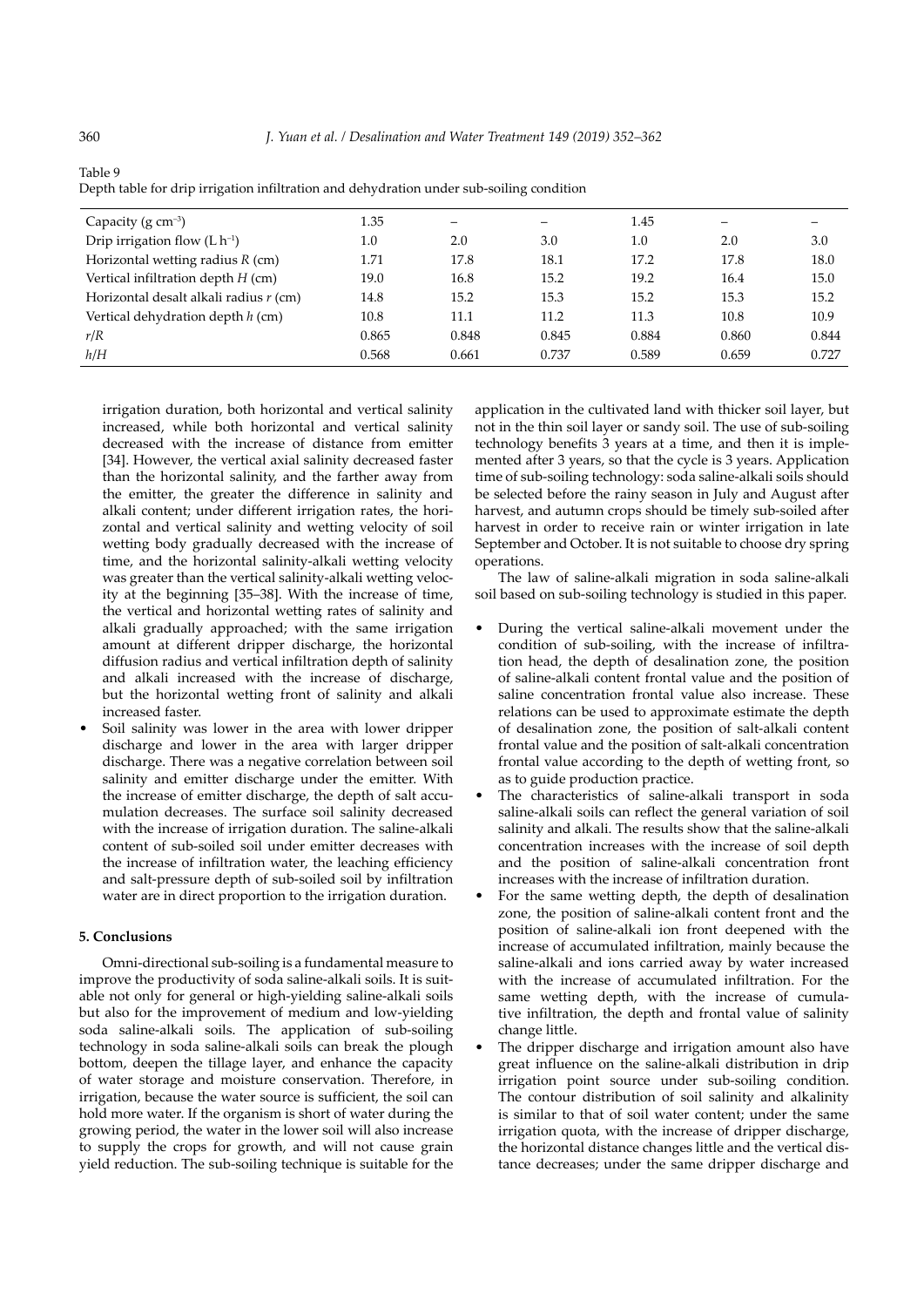irrigation amount, with the increase of bulk density of sub-soiled soil, the horizontal distance decreases. The horizontal distance of saline-alkali soils increases little while vertical distance decreases. Under the same dripper discharge and the same soil bulk density, the horizontal and vertical distances in the desalination zone increased with the increase of irrigation amount, which indicated that the increase of sub-soiled soil irrigation amount was beneficial to the formation of desalination zone for normal growth of crops and vertical salt pressure.

#### **Acknowledgement**

Research and development and achievement demonstration of key technologies for ecological treatment of soda saline-alkali land in Northeast China in special item of Research on restoration and protection of typical fragile ecology of National key Research and Development program.

### **References**

- [1] Q. Wang, C. Lu, H. Li, The effects of no-tillage with subsoiling on soil properties and maize yield: 12-Year experiment on alkaline soils of Northeast China, Soil Tillage Res., 137 (2014) 43–49.
- [2] J.Y. Li, Z.D. Liu, W.Z. Zhao, Alkaline slag is more effective than phosphogypsum in the amelioration of subsoil acidity in an Ultisol profile, Soil Tillage Res., 149 (2015) 21–32.
- [3] A. Chybicki, Mapping south baltic near-shore bathymetry using sentinel-2 observations, Polish Mar. Res., 24 (2017) 15–25.
- [4] A.A. Hanna, M.A. Nour, E.R. Souaya, M.A. Sherief, A.S. Abdelmoaty, Studies on the flammability of polypropylene/ ammonium polyphosphate and montmorillonite by using the cone calorimeter test, Open Chem., 16 (2018) 108–115.
- [5] G. Harichandran, S.D. Amalraj, P. Shanmugam, Amberlite IRA-400 Cl resin catalyzed synthesis of secondary amines and transformation into *N*-((1*H*-indol-3-yl) (heteroaryl) methyl)-*N*heteroaryl benzenamines and bis-indoles via multicomponent reaction, J. Saudi Chem. Soc., 22 (2018) 208–217.
- [6] G. Ingarao, P.C. Priarone, Y. Deng, D. Paraskevas, Environmental modelling of aluminium based components manufacturing routes: additive manufacturing versus machining versus forming, J. Cleaner Prod., 176 (2018) 261–275.
- [7] B.C. Ball, T. Batey, L.J. Munkholm, The numeric visual evaluation of subsoil structure (SubVESS) under agricultural production, Soil Tillage Res., 148 (2015) 85–96.
- [8] C. Zhang, L. Li, D. Lockington, Numerical study of evaporationinduced salt accumulation and precipitation in bare saline soils: mechanism and feedback, Water Resour. Res., 50 (2015) 8084–8106.
- [9] S. Dekhtyar, H. Wang, L. Fratiglioni, A. Herlitz, Childhood school performance, education and occupational complexity: a life-course study of dementia in the Kungsholmen project, Int. J. Epidemiol., 45 (2016) 1207–1215.
- [10] S. Ge, X. Chen, D. Li, Z. Liu, H. Ouyang, W. Peng, Z. Zhang, Hemicellulose structural changes during steam pretreatment and biogradation of *Lentinus edodes*, Arabian J. Chem., 11 (2018) 771–781.
- [11] H. Jiang, C. Yang, J. Ma, T. Silva, H. Chen, A social voting approach for scientific domain vocabularies construction, Scientometrics, 108 (2016) 803–820.
- [12] Z. Liu, W. Peng, Y. Zare, D. Hui, K.Y. Rhee, Predicting the electrical conductivity in polymer carbon nanotube nanocomposites based on the volume fractions and resistances of the nanoparticle, interphase, and tunneling regions in conductive networks, RSC Adv., 8 (2018) 19001–19010.
- [13] S. He, Q. Niu, Y.Y. Li, Factors associated with the diversification of the microbial communities within different

natural and artificial saline environments, Ecol. Eng., 83 (2018) 476–484.

- [14] K. Ghazaryan, Y. Chen, Hydrochemical assessment of surface water for irrigation purposes and its influence on soil salinity in Tikanlik oasis, China, Environ. Earth Sci., 75 (2015) 1–15.
- [15] J.J. Miller, E. Bremer, T. Curtis, Influence of organic amendment and compaction on nutrient dynamics in a saturated saline-sodic soil from the riparian zone, J. Environ. Qual., 45 (2016) 1437.
- [16] J.F. Aguirre-Garrido, H.C. Ramírez-Saad, N. Toro, Bacterial diversity in the soda saline Crater Lake from Isabel Island, Mexico, Microb. Ecol., 71 (2016) 68–77.
- [17] N. Li, T. Ning, Z. Cui, N<sub>2</sub>O emissions and yield in maize field fertilized with polymer-coated urea under sub-soiling or rotary tillage, Nutr. Cycling Agroecosyst., 102 (2015) 397–410.
- [18] A. Burkhard, R. Deitrich, Joint strike fighter integrated subsystems technology, a demonstration for industry by industry, J. Aircr., 40 (2015) 906–913.
- [19] X. Zhao, X. Bian, Z. Li, Genetic stability analysis of introduced *Betula pendula*, *Betula kirghisorum*, and *Betula pubescens* families in saline-alkali soils of northeastern China, Scandinavian J. For. Res., 29 (2014) 639–649.
- [20] M. Peng, H. Jia, Q. Wang, The effect of land use on bacterial communities in saline-alkali soils, Curr. Microbiol., 74 (2017) 325–333.
- [21] C.Y. Guo, X.Z. Wang, L. Chen, Physiological and biochemical responses to saline-alkaline stress in two halophytic grass species with different photosynthetic pathways, Photosynthetica, 53 (2015) 128–135.
- [22] C. Wang, Z. Feng, Z. Xiang, The effects of N and P additions on microbial N transformations and biomass on saline-alkaline grassland of Loess Plateau of Northern China, Geoderma, 213 (2014) 419–425.
- [23] Q. Li, A. Yang, W.H. Zhang, Efficient acquisition of iron confers greater tolerance to saline-alkaline stress in rice (Oryza sativa L.), J. Exp. Bot., 67 (2016) 6431–6444.
- [24] N. Serranosilva, C. Valenzuelaencinas, R. Marsch, Changes in methane oxidation activity and methanotrophic community composition in saline alkaline soils, Extremophiles, 18 (2014) 561–571.
- [25] R.C. Paz, H. Reinoso, F.D. Espasandin, Akaline, saline and mixed saline–alkaline stresses induce physiological and morpho-anatomical changes in Lotus tenuis shoots, Plant Biol., 16 (2014) 1042–1049.
- [26] Z. Bai, Y. Gao, F. Xing, Responses of two contrasting salinealkaline grassland communities to nitrogen addition during early secondary succession, J. Veg. Sci., 26 (2015) 686–696.
- [27] Z. Yi, Z. Li, X.H. Hu, Exogenous spermidine-induced changes at physiological and biochemical parameters levels in tomato seedling grown in saline-alkaline condition, Bot. Stud., 55 (2014) 1–8.
- [28] C. Chen, Y. Yu, X. Dng, Genome-wide analysis and expression profiling of PP2C clade D under saline and alkali stresses in wild soybean and Arabidopsis, Protoplasma, 255 (2014) 1–12.
- [29] C. Ottoni, L. Lima, C. Santos, Effect of different carbon sources on decolourisation of an industrial textile dye under alkaline-saline conditions, Curr. Microbiol., 68 (2014) 53–58.
- [30] J.E. Chaves, H. Kirst, A. Melis, Isoprene production in *Synechocystis* under alkaline and saline growth conditions, J. Appl. Phycol., 27 (2015) 1089–1097.
- [31] G.D. Kavembe, A.F. Kautt, G. Machadoschiaffino, Ecomorphological differentiation in Lake Magadi tilapia, an extremophile cichlid fish living in hot, alkaline and hypersaline lakes in East Africa, Mol. Ecol., 25 (2015) 1610–1625.
- [32] L. Fohlmeister, A. Stasch, Alkali metal hydride complexes: welldefined molecular species of saline hydrides, Aust. J. Chem., 68 (2015) 1190–1201.
- [33] A. Barakat, R. Khellouk, A.E. Jazouli, F. Touhami, S. Nadem, Monitoring of forest cover dynamics in eastern area of Béni-Mellal Province using ASTER and Sentinel-2A multispectral data, Geol. Ecol. Landscapes, 2 (2018) 203–215.
- [34] A. Bind, L. Goswami, V. Prakash, Comparative analysis of floating and submerged macrophytes for heavy metal (copper, chromium, arsenic and lead) removal: sorbent preparation,